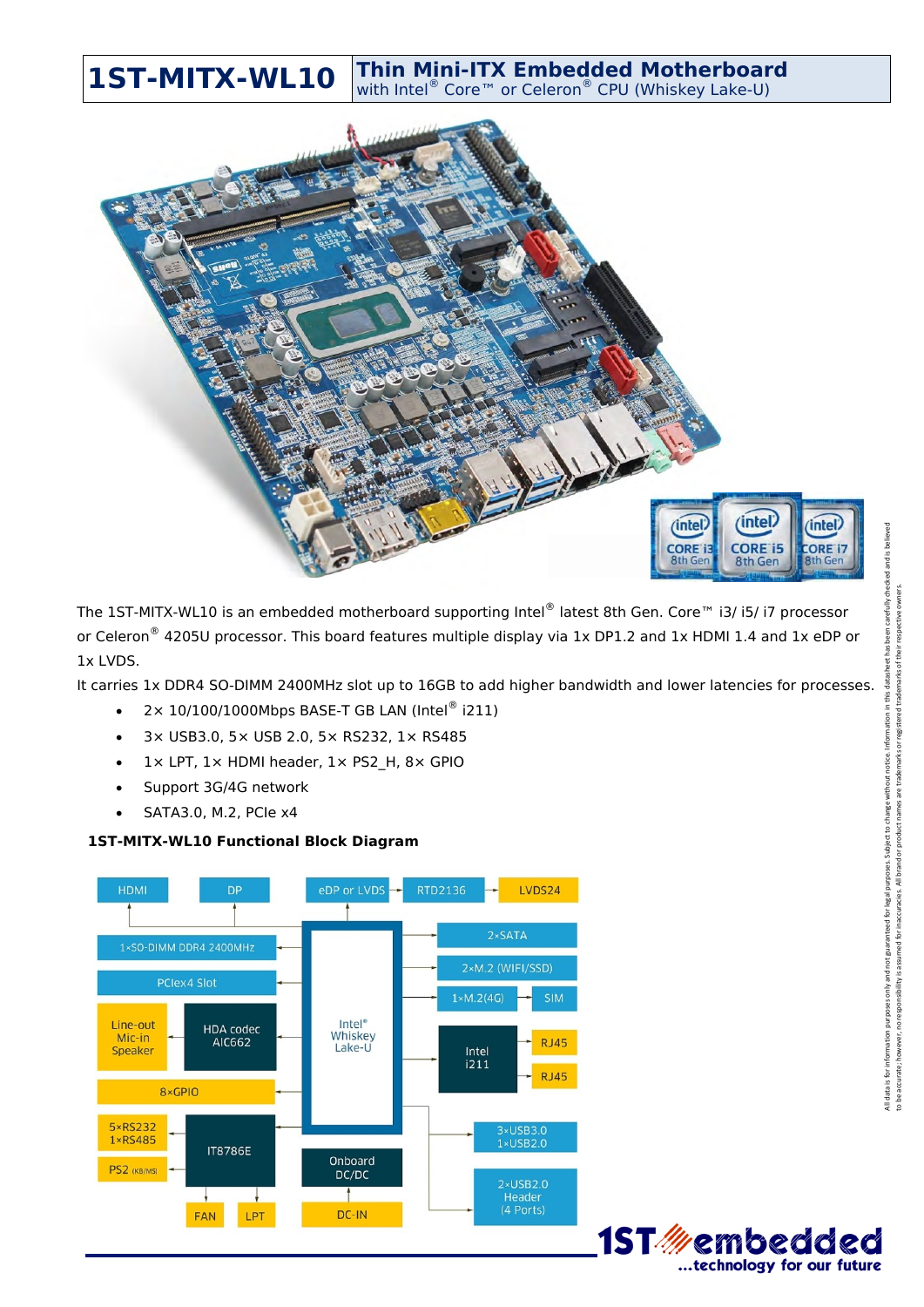|                               | <b>Items</b>          | <b>Descriptions</b>                                                                                                                                                                                                                                                                                                                                   |
|-------------------------------|-----------------------|-------------------------------------------------------------------------------------------------------------------------------------------------------------------------------------------------------------------------------------------------------------------------------------------------------------------------------------------------------|
| Motherboard                   | <b>CPU</b>            | Intel <sup>®</sup> Core™ i3-8145U (2.1GHz up to 3.9GHz, dual-core processor, TDP 15W),<br>Intel <sup>®</sup> Core™ i5-8265U (1.6GHz up to 3.9GHz, quad-core processor, TDP 15W),<br>Intel <sup>®</sup> Core <sup>™</sup> i7-8565U (1.8GHz up to 4.6GHz, quad-core processor, TDP 15W)<br>Intel® Celeron® 4205U (1.8GHz, dual-core processor, TDP 15W) |
|                               | <b>System Memory</b>  | 1x SO-DIMM DDR4-2400MHz up to 16GB                                                                                                                                                                                                                                                                                                                    |
|                               | <b>GPU</b>            | Intel <sup>®</sup> HD Graphics 610/620 (Based on CPU)                                                                                                                                                                                                                                                                                                 |
|                               | <b>BIOS</b>           | AMI 8MB UEFI                                                                                                                                                                                                                                                                                                                                          |
| <b>Display</b>                |                       | 1x HDMI 1.4                                                                                                                                                                                                                                                                                                                                           |
|                               |                       | 1x DP 1.2                                                                                                                                                                                                                                                                                                                                             |
|                               |                       | 1x LVDS (optional with eDP)                                                                                                                                                                                                                                                                                                                           |
|                               |                       | 1x eDP (optional with LVDS)                                                                                                                                                                                                                                                                                                                           |
|                               |                       | Multiple display HDMI + DP + eDP or LVDS                                                                                                                                                                                                                                                                                                              |
| Ethernet                      | Speed                 | 10/100/1000Mbps                                                                                                                                                                                                                                                                                                                                       |
|                               | Controller            | Intel <sup>®</sup> i211                                                                                                                                                                                                                                                                                                                               |
|                               | Interface             | 2x RJ45                                                                                                                                                                                                                                                                                                                                               |
|                               | Wake on LAN           | Yes                                                                                                                                                                                                                                                                                                                                                   |
| <b>Hardware Monitoring</b>    |                       | CPU/System temperature, onboard DC-IN voltage, watchdog, auto power on                                                                                                                                                                                                                                                                                |
| Storage                       |                       | 1x M.2 for 2242 SSD<br>2x SATA 3.0 (only 1x SATA if Intel® Celeron® onboard)                                                                                                                                                                                                                                                                          |
| Expansions                    |                       | 1x M.2 for WiFi<br>1xM.2 for 3G/4G module, supports LTE Category 6 and above<br>1x PCIe x4                                                                                                                                                                                                                                                            |
| Rear Panel I/O                |                       | 2x LAN RJ45 10/100/1000Mbps<br>3x USB3.0<br>1x USB2.0<br>1x HDMI<br>1xDP<br>$1x$ DC-IN<br>Audio 1x Line-out, 1x Mic-in                                                                                                                                                                                                                                |
| I/O Headers                   |                       | 5× RS232 / 1x RS485<br>4x USB2.0 header<br>1x USB2.0 straight terminal<br>8x GPIO<br>1x HDMI header<br>1x JLPT<br>1x PS2_H                                                                                                                                                                                                                            |
| Power                         | Standard Input        | 12V DC-IN 4PIN                                                                                                                                                                                                                                                                                                                                        |
|                               | Peripheral Output     | For fan and SATA                                                                                                                                                                                                                                                                                                                                      |
| Mechanical &<br>Environmental | Type                  | Mini-ITX                                                                                                                                                                                                                                                                                                                                              |
|                               | Dimensions (LxW)      | 170mm x 170mm (LxW)                                                                                                                                                                                                                                                                                                                                   |
|                               | Operating temperature | -40°C $\sim$ 60°C non condensing                                                                                                                                                                                                                                                                                                                      |
|                               | Storage temperature   | -40°C $\sim$ 80°C                                                                                                                                                                                                                                                                                                                                     |
| Supported OS                  |                       | Windows10 64bit, Linux 32/64bit                                                                                                                                                                                                                                                                                                                       |



1ST-embedded.com

1ST-embedded GmbH, Vierkaten 28A, 21629 Neu Wulmstorf, Germany Phone +49 40 7003550, Fax +49 40-7003554, info@1ST-embedded.com